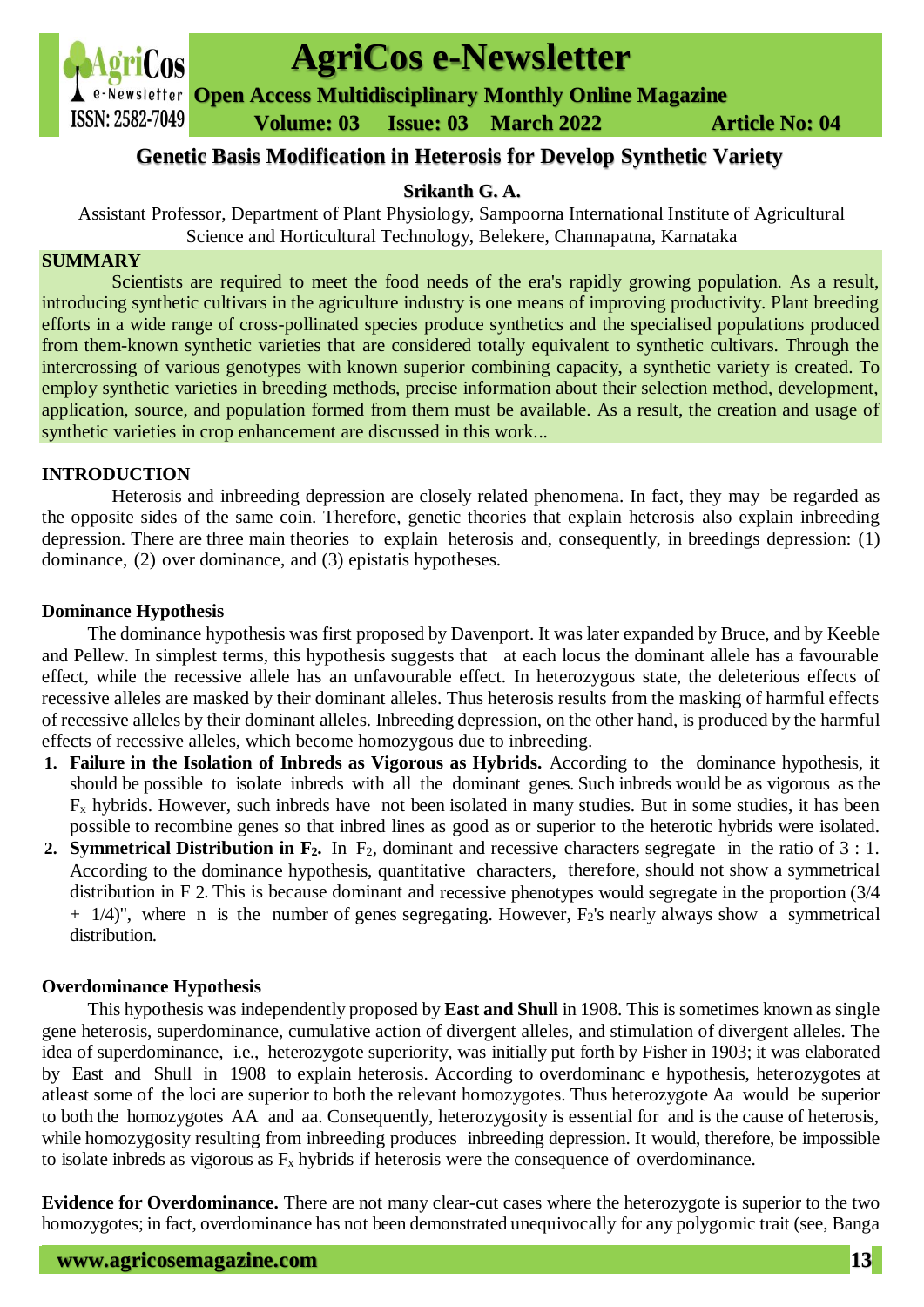# **AgriCos e-Newsletter (ISSN: 2582-7049) 03 (03) March 2022**

and Banga, 1998). This has been the biggest objection to the general acceptance of overdominance hypothesis. But there is no doubt that in the case of some oligogenes, heterozygotes are superior to the homozygotes. In case of maize, gene ma affects maturity. The heterozygote Ma ma is more vigorous and later in anthesis and maturity than the homozygotes Ma Ma and ma ma. Gustafsson has reported two chlorophyll mutants in barley that produce larger and more number of seeds in the heterozygous state than do their normal homozygotes. Simila rly, heterozygotes for the hooded gene in barley show a higher rate of photosynthesis than the two homozygotes.

In human beings *(Homo sapiens),* sickle cell anaemia is produced by a recessive gene*s* which is lethal in the homozygous state. In Africa, the heterozygotes active advantage over the normal SS individuals because they are more resistant to malaria. Other case of heterozygote advantage is reported in Neurospora crassa (bread mold). Gene pab is concerned with the synthesis of/7-aminobenzoic acid. The heterozygote pab<sup>+</sup> pab is more vigorous and shows a faster growth rate than the two homozygotes pab pab and pab+pab+.

But the number of such genes where heterozygote superiority has been established beyond doubt is limited. There is a large number of cases, however, where heterozygotes for chromosome segments, e.g., inversions, etc., or complex loci are known to be superior to the homozygotes, However, the superiority of heterozygotes need not be a result of overdominance.

#### **Comparison between Dominance and Overdominance Hypotheses**

The two hypotheses lead to similar expectations, but they do differ from each other with respect to some expectations. The similarities and differences between them are listed below.

- **Similarities.** The two hypotheses have the following similarities.
- Inbreeding would produce inbreeding depression.
- Outcrossing would restore vigour and fertility.
- The degree of heterosis would depend upon the genotypes of the two parents. In general, the greater the genetic diversity between the parents, the higher the magnitude of heterosis.

#### **Differences.**

The chief differences between the two hypotheses are

- Heterozygotes are superior to the two homozygotes according to the overdominance hypothesis, while according to the dominance hypothesis they are as good as the dominant homozygote.
- Inbreds as vigorous as the F, hybrid can be isolated according to the dominance hypothesis, but it will be impossible according to the overdominance hypothesis.

#### **Synthetics and Composites Varieties**

 The possibility of commercial utilization of synthetic varieties in maize was first suggested by Hayes and Garber in 1919. synthetic varieties have been of great value in the breeding for those cross-pollinated crops where pollination control is difficult, e.g., forage crop species, many clonal crops like cacao, alfalfa (M.Sativa), clovers (Trifoulim sp.) etc. The maize improvement programme in India now places a considerable emphasis on synthetic varieties. The maize programme of CIMMYT. Mexico, is based on population improvement; the end-product of such a programme is usually a synthetic variety.

 **A synthetic variety** is produced by crossing in all combinations a number of lines that combine well with each other. Once synthesized, a synthetic is maintained by open- pollination in isolation. Some breeders use the terms synthetic variety in a restricted sense : a synthetic variety is regularly reconstructed from the parental lines and is not maintained by open-pollination. A composite variety is produced by mixing the seeds of several phenotypically outstanding lines and encouraging open-pollination to produce crosses in all combinations among the mixed lines. The lines used to produce a composite variety are rarely tested for combining ability with each other. Consequently, the yields of composite varieties cannot be predicted in advance for the obvious reason that the yields of all the  $F_1$ 's among the component lines are not available. Like synthetics, composites are commercial varieties and are maintained by open-pollination in isolation.

 **Germplasm complexes** are produced by mixing seeds from several lines or populations of diverse genetic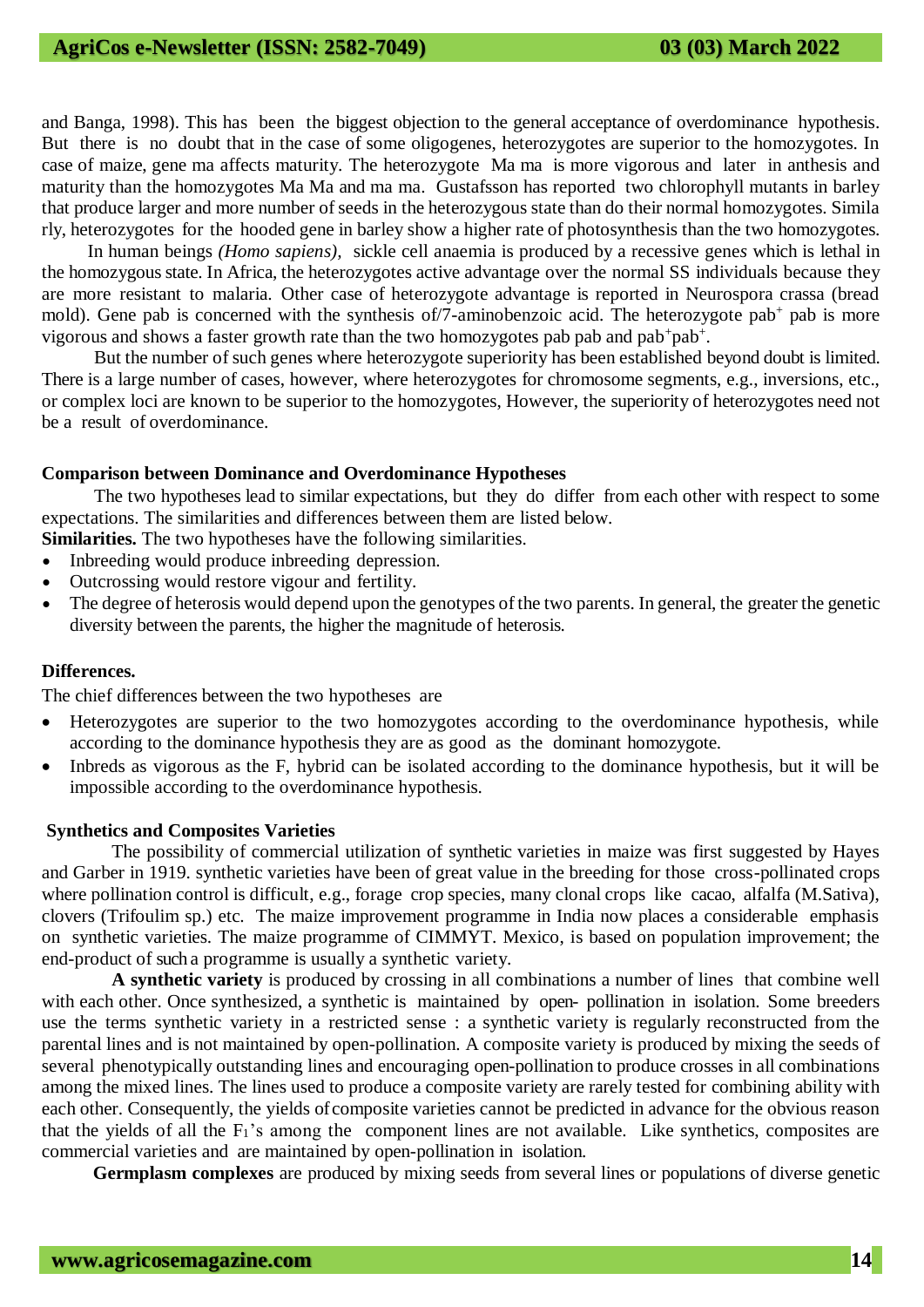origin. The objective of germplasm complexes is to serve as reservoirs of germplasm. Germplasm complexes are experimental populations and they are not commercial varieties.

## **Operations in Producing A Synthetic Variety**

## **Evaluation of Lines for GCA**

GCA of the lines to be used as the parents of synthetic varieties is generally estimated by topcross or polycross test. The lines are evaluated for GCA because synthetic varieties exploit that portion of heterosis, which is produced by GCA. Polycross refers to the progeny of a line produced by pollination with a random sample pollen from a number of selected lines. Polycross test is the most commonly used test in forage crops. Polycross progeny are generally produced by open-pollination in isolation among the selected lines. The lines that have high GCA are selected as parents of a synthetic variety.

## **Production of A Synthetic variety**

A synthetic variety may be produced in one of the following two ways.

- 1. Equal amounts of seeds from the parental lines are mixed and planted in isolation. Open-pollination is allowed and is expected to produce crosses in all combinations. The seed from this population is harvested in bulk; the population raised from this seed is the  $Syn<sub>1</sub>$  generation.
- 2. All possible crosses among the selected lines are made in isolation. Equal amounts of seed from each cross is composited to produce the synthetic variety. The population derived from this composited seed is known as the  $syn<sub>1</sub>$  generation.

## **Multiplication of Synthetic Varieties**

 After a synthetic variety has been synthesized, it is generally multiplied in isolation for one or more generations before its distribution for cultivation. This is done to produce commercial quantities of seed, and is a common practice in most of the crops, e.g., grasses, clovers, maize etc. But in some crops, e.g., sugarbeets, the synthetic varieties are distributed without seed increase, i.e., in the Syn1 generation. The open-pollinated progeny from the Syn<sub>1</sub> generation is termed as  $Syn_2$ , that from Syn<sub>2</sub> as syn<sub>3</sub> etc. The performance of Syn<sub>2</sub> is expected to be lower than that of syn<sub>1</sub> due to the production of new genotypes and a decrease in the level of heterozygosity as a consequence of random mating. However, there would not be a noticeable decline in the subsequent generations produced by open-pollination since the zygotic equilibrium for any gene is reached after one generation of random mating. The synthetic varieties are usually maintained by open-pollinated, and may be further improved through population improvement schemes, particularly through recurrent selection.

## **Factors determining performance of synthetic varieties**

The yield of syn<sub>2</sub> would be less than that of syn<sub>1</sub> due to loss in heterozygocity as a result of random mating. The decrease in yield ability of  $syn_2$  would depend on

- 1. The number of inbred lines and
- 2. On the difference in the yielding abilities of syn<sub>1</sub> and syn<sub>0</sub> generations.

By increasing the number of lines. By increasing the performance of syn1 By improving the performance of parental lines

## **Synthetic Varieties Development**

 The primary goal in developing synthetic varieties is to raise the gene frequency for specified characteristics (Hallauer and Eberhart, 2000). (1966). The primary notion in the construction of synthetic varieties is to take advantage of heterosis or hybrid vigour, as varieties are made up of inbreds with general combining capacity. Synthetic varieties, on the other hand, exploit heterosis to some extent because some inbreeding occurs